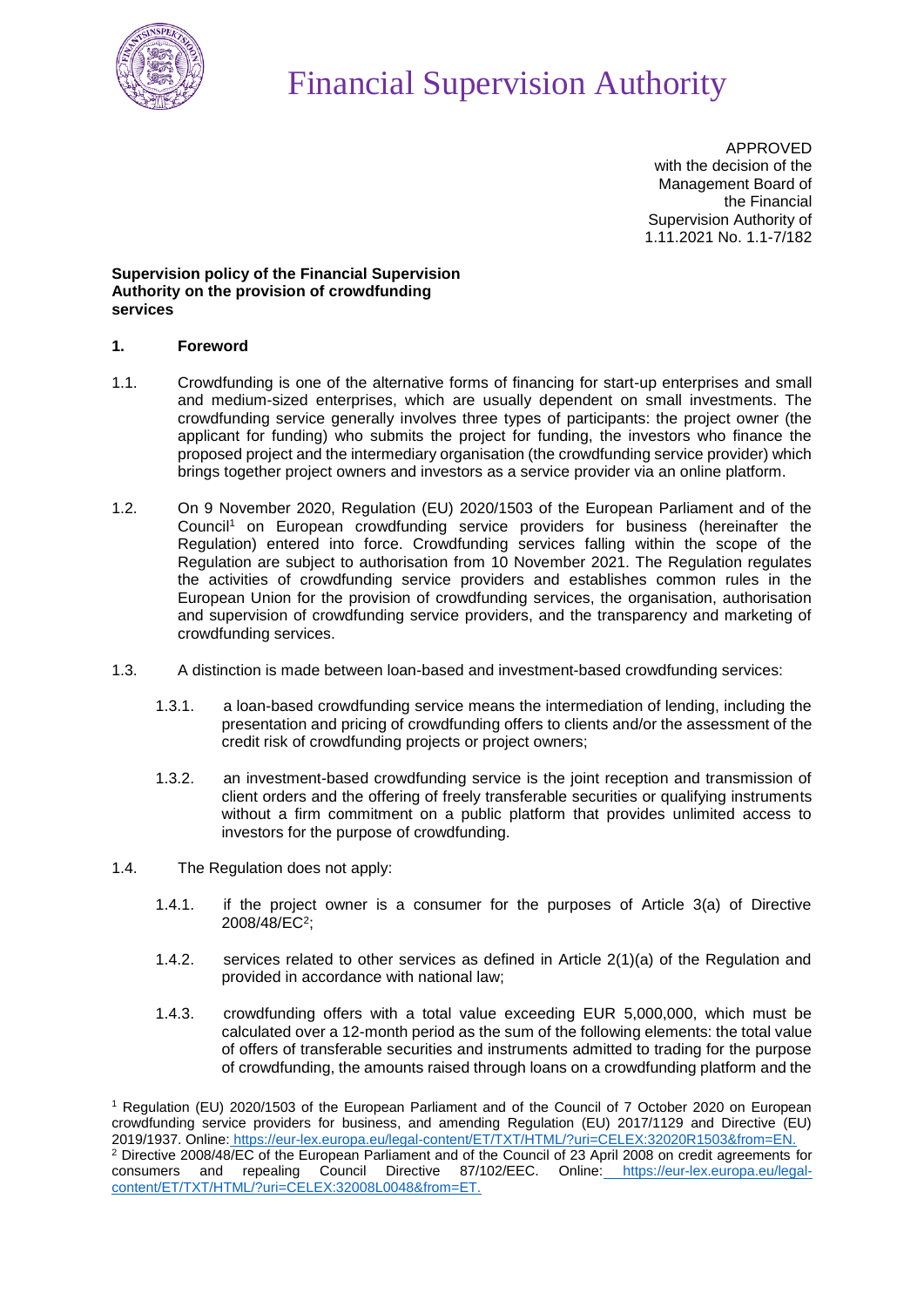total value of offers of freely transferable securities made to the public under the exemption provided for in Article 1(3) or Article 3(2) of Regulation (EU) 2017/1129.

- 1.5. The requirements set out in the Regulation do not ensure that individual crowdfunding projects do not become insolvent or do not encounter other investment-specific problems related to the project or project owner. In relation to them, the investor bears the corresponding risk.
- 1.6. The purpose of this Financial Supervision Policy Paper is to lay down the general requirements applicable to providers of crowdfunding services under the Regulation, to provide an overview of the tasks and responsibilities of the provider and to thereby assist subjects of financial supervision in adapting their activities and organisation to comply with the requirements set out in the Regulation and other relevant legislation. The implementation methods derived from this Policy Paper shall be applied in a proportionate manner, taking into account the size of the subject of financial supervision, the impact of the activities on the financial system, and the nature, scale and sophistication of the activities.
- 1.7. Where necessary, the Financial Supervision Authority will explain the applicable law, but will not itself provide legal advice, nor will it assess or give a preliminary assessment of the legal and commercial solutions of a particular company before the authorisation procedure. Binding assessments are carried out in the formal authorisation procedure under valid legislation.

## **2. Legal basis**

- 2.1. Pursuant to subsection 3 (1) of the Financial Supervision Authority Act, the Financial Supervision Authority conducts state financial supervision in order to enhance the stability, reliability, transparency, and efficiency of the financial sector, to reduce systemic risks, and to promote prevention of the abuse of the financial sector for criminal purposes, with a view to protecting the interests of clients and investors by safeguarding their financial resources, and thereby supporting the stability of the monetary system of the Republic of Estonia.
- 2.2. Pursuant to subsection 57 (1) of the Financial Supervision Authority Act, the Financial Supervision Authority has the right to issue advisory guidelines to explain legislation regulating the activities of the financial sector and to provide guidance to subjects of financial supervision.

## **3. Application for activity licence**

- 3.1. In order to start providing crowdfunding services, a legal person must submit an application containing all the information and documents listed in Article 12(2)(a) to (r) and Article 12(3) of the Regulation, and pay the processing fee.
- 3.2. The application for an activity licence must be submitted on the form set out in Annex 1 to the Regulatory Technical Standard (hereinafter the RTS)<sup>3</sup> of the European Securities and Markets Authority (hereinafter the  $ESMA$ )<sup>4</sup> and must include the data, documents, evidence required under other relevant legislation, including draft internal rules.
- 3.3. The applicant must provide the Financial Supervision Authority with comprehensive information on the service to be provided. The information to be provided must include, inter alia:
	- 3.3.1. information on the crowdfunding platforms that the service provider intends to operate,

<sup>3</sup> 3 Consultation Paper. Draft technical standards under the ECSP Regulation. Annex VI, Draft RTS pursuant to Article 12(16) of the ECSPR, 26.02.2021, pp 78–111. NB! This is a RTS project. The final document will be included when the RTS enters into force. Online: https://www.esma.europa.eu/sites/default/files/library/esma35-36Online: [https://www.esma.europa.eu/sites/default/files/library/esma35-36-](https://www.esma.europa.eu/sites/default/files/library/esma35-36-2201_cp_-) [2201\\_cp\\_-](https://www.esma.europa.eu/sites/default/files/library/esma35-36-2201_cp_-)[\\_ecspr\\_technical\\_standards.pdf.](https://www.esma.europa.eu/sites/default/files/library/esma35-36-2201_cp_-_ecspr_technical_standards.pdf)

<sup>4</sup> Consultation Paper. Draft technical standards under the ECSP Regulation. Annex VI, Draft RTS pursuant to Article 12(16) of the ECSPR. Annex I, Application for authorisation as crowdfunding service provider, 26.02.2021, pp 82–111. NB! This is a RTS project. The final document will be included when the RTS enters into force. Online: [https://www.esma.europa.eu/sites/default/files/library/esma35-36-2201\\_cp\\_-\\_ecspr\\_technical\\_standards.pdf.](https://www.esma.europa.eu/sites/default/files/library/esma35-36-2201_cp_-_ecspr_technical_standards.pdf)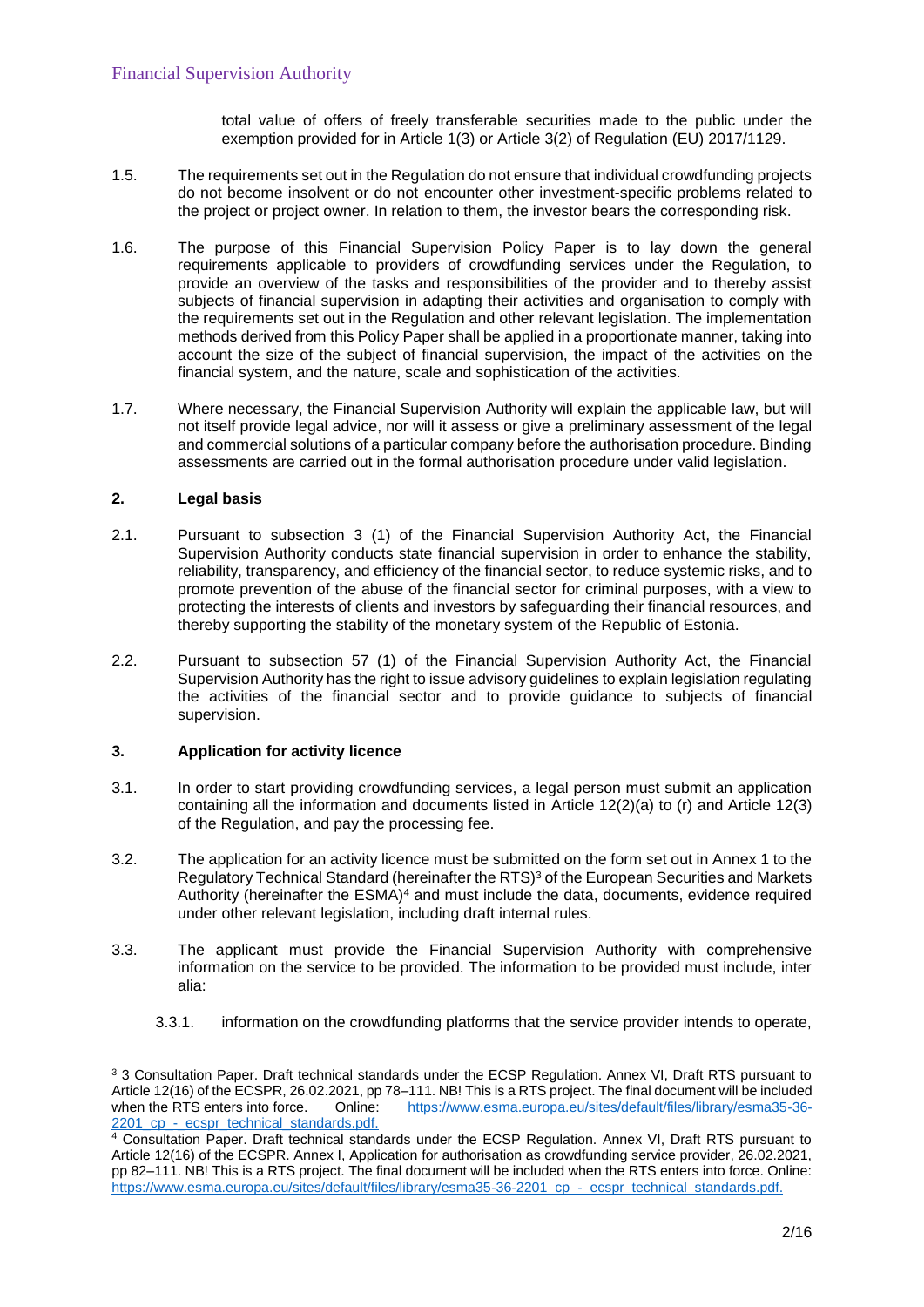including information on the legal name, trademarks, web addresses and physical addresses of the crowdfunding service provider;

- 3.3.2. data allowing for an assessment of the quality of the management of the crowdfunding service provider and its internal organisation and procedures, in order to ensure compliance with legal requirements.
- <span id="page-2-2"></span>3.4. The application for the activity licence of a crowdfunding service provider must be accompanied by a questionnaire completed by the persons belonging to management. If the undertaking, a member of its management body, procurator, beneficial owner or natural person is a foreign citizen, the applicant must provide, among other things, extracts from the criminal records of the country of origin and of each country of nationality for that foreign national.
- 3.5. The applicant must ensure that the application complies with the requirements laid down in the Regulation and in the legislation issued on the basis thereof and that the documents submitted have been drawn up with due care and quality.
- 3.6. The Financial Supervision Authority recommends that you contact the Financial Supervision Authority before submitting your application to present your business model and to discuss how the procedure can be carried out as smoothly as possible.
- <span id="page-2-0"></span>3.7. Upon receipt of an application, the Financial Supervision Authority will assess whether the application is complete within the time limit set in the Regulation. If the request is incomplete, the Financial Supervision Authority will set a deadline for providing the missing information. If the deficiencies have not been remedied by the deadline or have not been remedied with due diligence, the Financial Supervision Authority will refuse to review the application. The missing information may be the absence of the information required by the Regulation or the information provided, taking into account the planned activity, inadequate conceptual approach as well as material inconsistencies or major formalisation in the documents.
- 3.8. If the applicant has previously been granted an activity licence by the Financial Supervision Authority for an e-money institution, payment institution, credit institution or investment firm or is in the process of applying for such a licence, it is not necessary to provide the Financial Supervision Authority with information that has already been submitted in the relevant licencing procedure, provided that such information and documents are up-to-date and available to the Financial Supervision Authority. If the documents have changed since the activity licence was issued, they must be resubmitted. The Financial Supervision Authority recommends that, due to the large quantity of materials, data and documents be submitted in an orderly manner and grouped together, adding a list of documents in the form of a table to the application. In the case of data and documents already submitted earlier, reference shall be made to them indicating the name of the document and the date of submission to the Financial Supervision Authority.
- 3.9. When holding or applying for multiple licences, account must be taken of the fact that, in addition to the requirements of the Regulation, the requirements of the relevant specific law, delegated regulations governing the sector or acts issued on the basis thereof must be complied with.
- <span id="page-2-1"></span>3.10. If the Financial Supervision Authority deems it necessary to request additional information or documents from the applicant, the term in proceedings will be suspended for the period between the request for additional information or documents and the receipt of the requested additional information or documents. If significant changes are made to the information submitted with the application or significant changes occur in the applicant during the procedure, the Financial Supervision Authority must be informed immediately. In the event of significant changes (e.g. merger, division, change in the structure of qualifying holdings, change of management, etc.), the Financial Supervision Authority will treat the notification as a submission of a new application, for which the term in proceedings commences as of the receipt of the corresponding information.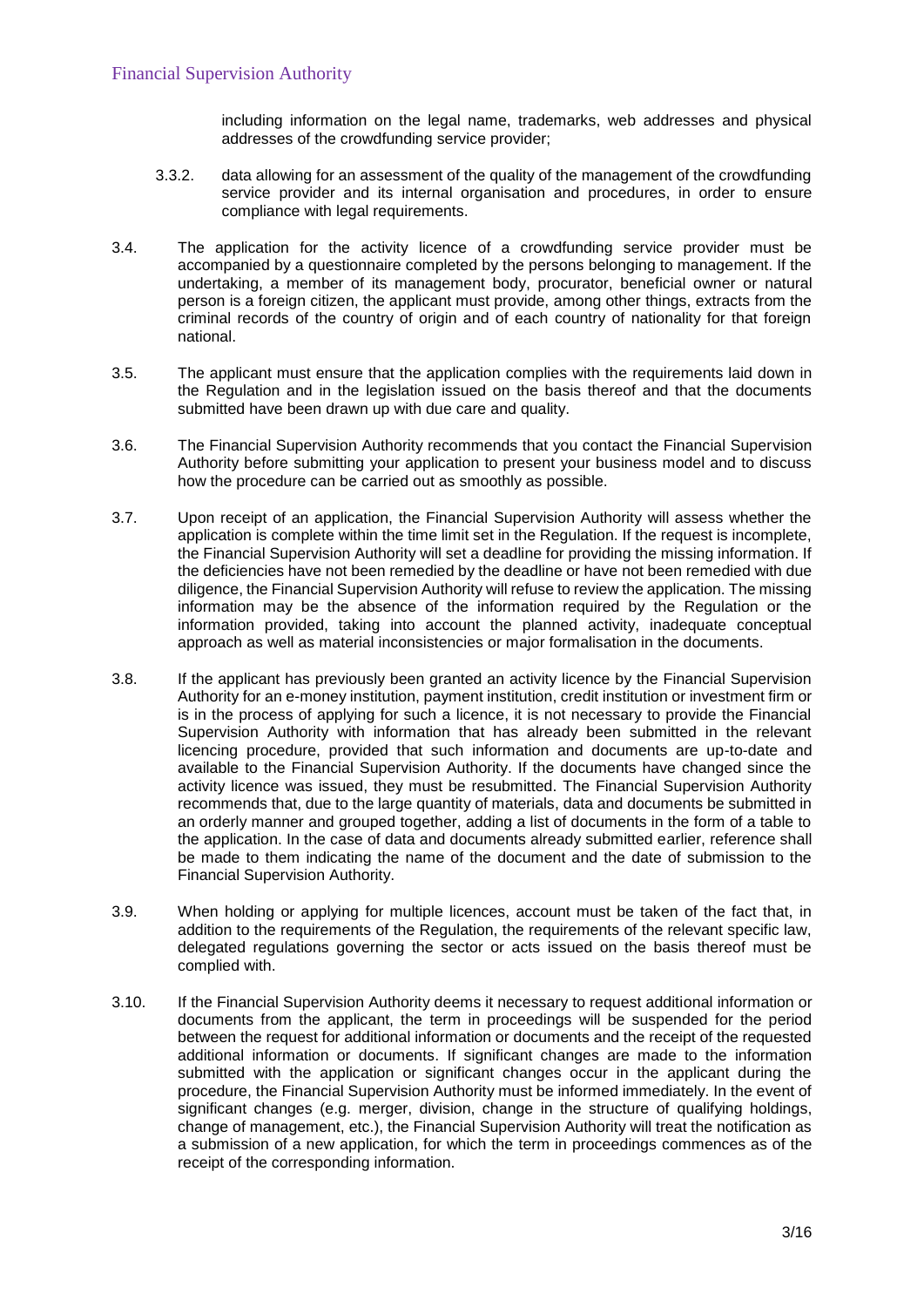- 3.11. The Financial Supervision Authority will adopt a fully reasoned decision granting or refusing to grant activity licence of a crowdfunding service provider and will notify the applicant of the decision within the time limit specified in the Regulation. The Financial Supervision Authority does not exclude and asks the applicant to take into account the possibility that the term in proceedings may be extended beyond the time limit specified in the Regulation in circumstances where the number of applications during the transitional period is simultaneous and causes an unusually high administrative burden for the Financial Supervision Authority. Such procedures do not lead to the granting of a licence on the grounds of exceeding the term in proceedings and the licence is granted or refused at the earliest opportunity.
- 3.12. The crowdfunding service provider will notify the Financial Supervision Authority without undue delay of any material changes to the terms and conditions of the authorisation and shall, upon the request of the Financial Supervision Authority, provide any additional information necessary to enable the assessment of the compliance of the changes with the Regulation.
- 3.13. The crowdfunding service provider is entitled under Article 48(1) of the Regulation to continue to provide the crowdfunding services in scope of the Regulation until 10 November 2022 or until the activity licence is obtained, depending on whichever day is earlier. Due to the large number of applications for activity licences and the possible lengthening of the activity licence procedure in the cases referred to in clauses [3.7 a](#page-2-0)nd [3.10 ,](#page-2-1) the Financial Supervision Authority recommends that applications for activity licences be submitted early and that the submission be coordinated with the Financial Supervision Authority in advance. If applying for an activity licence is postponed till the end of the transitional period, it should be taken into account that the activity licence may not be issued by 10 November 2022 and the provision of the crowdfunding service will have to be discontinued.

## **4. Governance and organisational chart**

- 4.1. The crowdfunding service provider must ensure that the organisational chart is proportionate to the nature, scale and sophistication of its activities and is appropriate to the size and existence of the risks to which it is exposed.
- 4.2. It is the responsibility of the management body of the crowdfunding service provider to put in place appropriate arrangements and procedures to ensure the effective and sound management of the service provider. The role of the governing body is, inter alia, to ensure segregation of tasks, business continuity and the avoidance of conflicts of interest, and to monitor their implementation in a way that supports market integrity and the interests of its clients.
- 4.3. The governing body of the crowdfunding service provider will put in place and monitor the implementation of appropriate systems and controls to assess the risks associated with the loans intermediated through the crowdfunding platform.

# 4.4. Fit and proper assessment

- 4.4.1. The manager of the crowdfunding service provider must comply with the requirements laid down in the relevant legislation and must be of good repute, have sufficient knowledge, skills and experience and be able to devote sufficient time to its duties to ensure the efficient and sound management of the crowdfunding service provider. The obligation to ensure that the manager meets the established requirements rests primarily with the crowdfunding service provider itself. At the same time, in certain cases, such as in the context of an application for an activity licence or a change in the persons being assessed, there is an obligation to forward the relevant information and documentation to the Financial Supervision Authority. When assessing managers, it is important that, in addition to the assessment of the manager himself/herself, it is also necessary to assess that the governing body as a whole meets the requirements laid down in the legislation, also collectively.
- 4.4.2. The Financial Supervision Authority will proceed from the instructions for conducting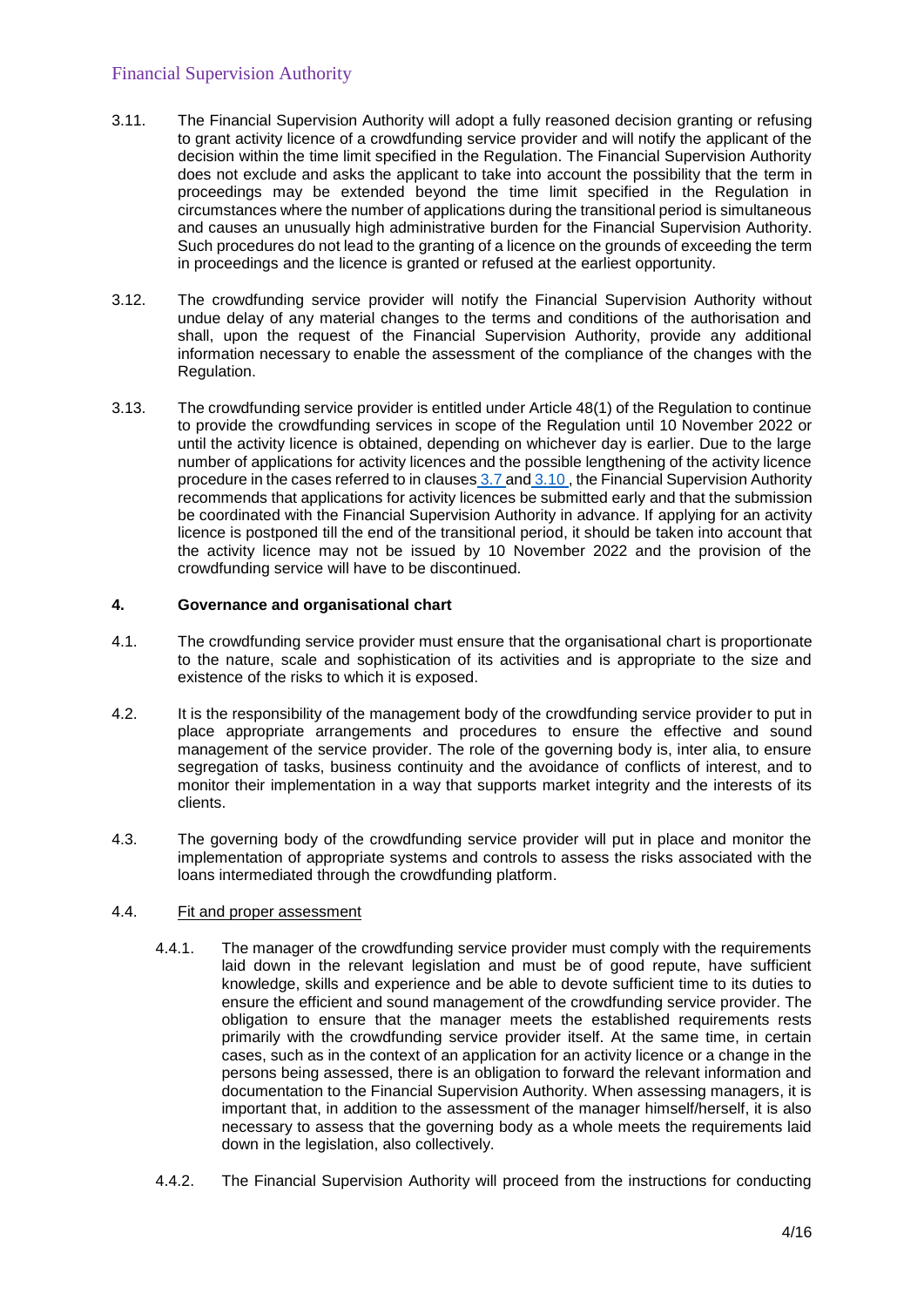the fit and proper procedure<sup>5</sup> when conducting the eligibility procedure. When forwarding information to the Financial Supervision Authority regarding managers, it is necessary to fill in the questionnaire of the Financial Supervision Authority concerning the person elected to the regulated position of the subject of financial supervision $^6\!$ .

4.4.3. The information specified in clause [3.4 o](#page-2-2)f this document must also be submitted to the Financial Supervision Authority by a shareholder or shareholder of a crowdfunding service provider who holds 20% or more of the share capital or voting rights. In the case of a partner or shareholder who is a legal person, the above information must be provided by its managers.

#### 4.5. Internal control mechanisms

4.5.1. The crowdfunding service provider must establish an adequate internal control system and implement adequate internal control measures covering all management and operational levels of the crowdfunding service provider. In an effective internal control system, three lines of defence are applied.

The general requirements that the Financial Supervision Authority follows when assessing the organisational structure, applying the principle of proportionality, are derived from the Financial Supervision Authority's advisory guidelines "Guidelines on internal governance"<sup>7</sup> .

- 4.5.2. There must be a separation of roles within the organisation, and the persons performing the control function must be independent and must not participate in other activities that involve a conflict of interest and that do not allow the control function to be performed with sufficient effectiveness.
- 4.5.3. Internal control mechanisms must ensure that the service provider's activities are in compliance with the legislation and internal rules. It is important to lay down a set of rules for regular internal audits to check that internal rules are up to date and in compliance with the requirements laid down in the legislation. It is also important to carry out regular checks on the quality of the service provided and to make appropriate corrections to internal procedures in order to identify shortcomings in one's activities.
- 4.5.4. An effective internal control system identifies reporting lines and chains of command that allow for effective monitoring, help identify problems early, ensure that all staff know their role in the organisational structure and know their tasks, the conflicts of interest tasks entail and implement effective measures to prevent them.
- 4.5.5. In order to ensure the functioning of an effective internal control system, the Financial Supervision Authority expects that significant management-related persons, including management board members, compliance and risk management functions, are within the organisation and are mostly located in the member state that issued the activity licence.

#### 4.6. Managing and avoiding conflicts of interest

4.6.1. In order to avoid conflicts of interest, the crowdfunding service provider must have and apply internal rules and ensure that shareholders, managers or employees of the crowdfunding service provider with a qualifying shareholding, and natural or legal persons closely linked to them by control, are not accepted as project owners of the crowdfunding project. The crowdfunding service provider may not have any

<sup>7</sup> The European Banking Authority's guidelines on internal governance. Online:

<sup>5</sup> Guidelines for conducting the fit and proper assessment. Online: [https://www.fi.ee/et/juhendid/pangandus-ja](https://www.fi.ee/et/juhendid/pangandus-ja-)[krediit/sobivusmenetluse-labiviimise-juhend.](https://www.fi.ee/et/juhendid/pangandus-ja-krediit/sobivusmenetluse-labiviimise-juhend)

 $6$  Form for informing the subject of financial supervision of a person to be elected to a regulated position. Online: [https://www.fi.ee/et/juhendid/pangandus-ja-krediit/sobivusmenetluse-labiviimise-juhend.](https://www.fi.ee/et/juhendid/pangandus-ja-krediit/sobivusmenetluse-labiviimise-juhend)

[https://www.fi.ee/et/juhendid/banking-and-credit/eba-suunised-sisejuhtimise-kohta.](https://www.fi.ee/et/juhendid/banking-and-credit/eba-suunised-sisejuhtimise-kohta)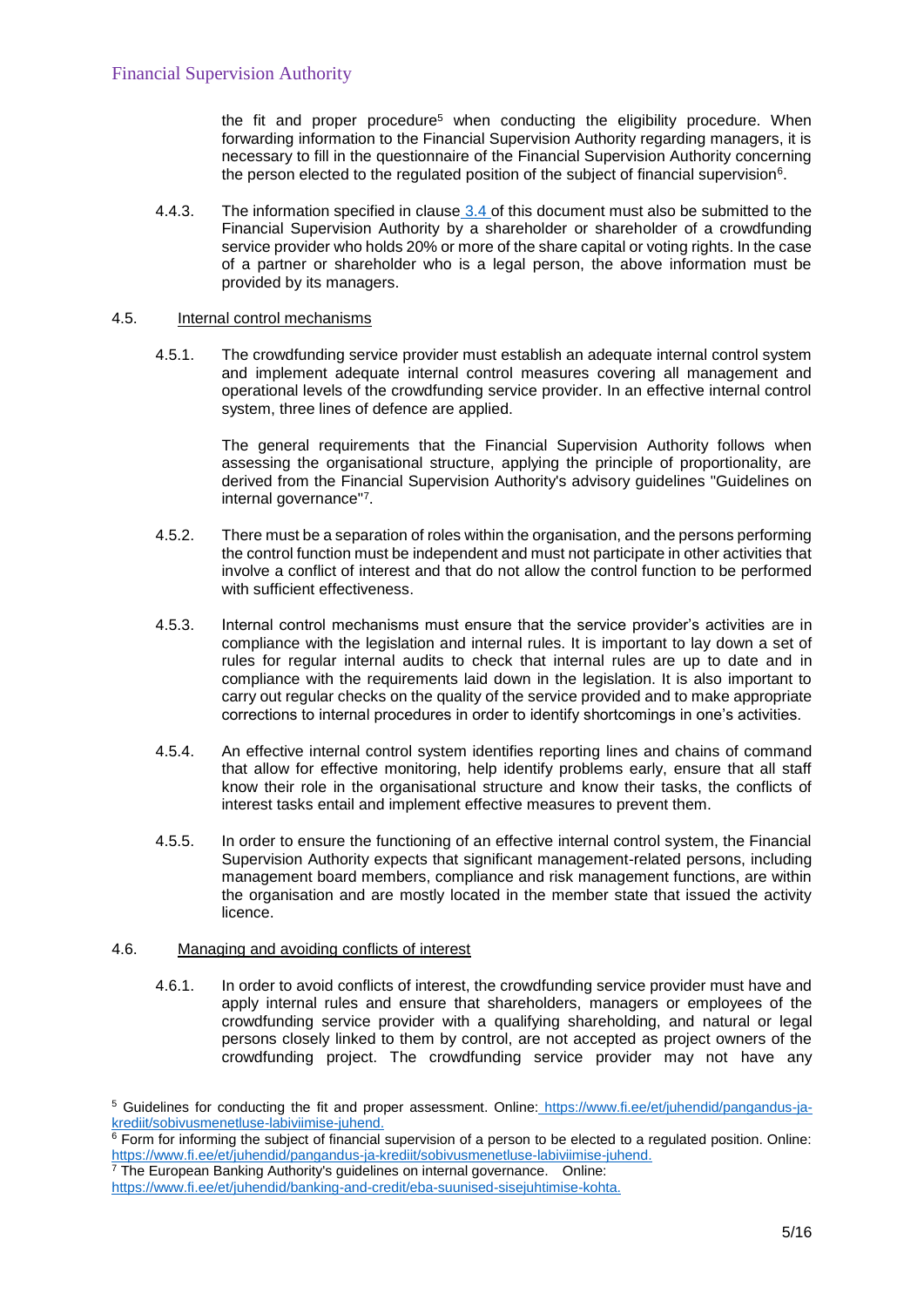participation in crowdfunding offers conducted through its crowdfunding platform.

- 4.6.2. If a provider of crowdfunding services belongs to a consolidation group, conflicts of interest arising from that group must also be taken into account.
- 4.6.3. Procedures to manage and avoid conflicts of interest must be documented in writing and take into account the nature, scale and level of sophistication of the activities of the crowdfunding service provider. Procedures for managing and avoiding conflicts of interest must include, inter alia, at least the following:
	- 1) identification of a conflict of interest and a description of the conflict situation;<br>2) the measures to be implemented to address the conflict of interest:
	- the measures to be implemented to address the conflict of interest;
	- 3) principles to ensure an appropriate separation of tasks;
	- 4) the policies for related party transactions;<br>5) other appropriate policies and measures t
	- other appropriate policies and measures to help prevent and manage conflicts of interest;
	- 6) informing clients of potential or actual conflicts of interest.
- 4.6.4. The crowdfunding service provider must disclose on its website the general nature and sources of conflicts of interest, the risks arising therefrom and the measures taken to mitigate the conflicts of interest. The relevant information must be kept up to date, in particular when a new potential source of conflict of interest is identified. The description to be disclosed must be sufficiently detailed to ensure that investors are adequately informed before investing in the crowdfunding project.
- 4.6.5. The crowdfunding service provider must carry out due diligence and background checks on project owners. The inspection must include, as a minimum, the gathering of formal information on project owners that will enable the crowdfunding service provider to satisfy itself that the project owner has no criminal record in respect of infringements of national rules of commercial law, insolvency law, financial services law, anti-money laundering law, fraud law and professional liability law and is not established in a non-cooperative jurisdiction or high-risk third country under relevant EU policies.
- 4.6.6. The description of the process for carrying out the background check must be documented in writing and approved by the management board. The crowdfunding provider must be able to demonstrate to the Financial Supervision Authority that it has carried out the necessary background checks on project owners.
- 4.6.7. In order to manage and avoid conflicts of interest, the crowdfunding service provider must follow the requirements set out in the ESMA RTS<sup>8</sup>.

## 4.7. Operational Risk

- 4.7.1. Operational risk is the risk of loss resulting from the inadequate or non-functioning of internal processes, human errors or systems, or from external events. The organisation of operational risk management is addressed in the Financial Supervision Authority's advisory guidelines "Requirements for the organisation of operational risk management"<sup>9</sup>.
- 4.7.2. Business continuity is the capacity of a subject of supervision to continue providing its services at the predetermined acceptable levels after a significant business interruption.

<sup>8</sup> Consultation Paper. Draft technical standards under the ECSP Regulation. Annex IV, Draft RTS pursuant to Article 8(7) of the ECSPR, 26.02.2021, pp 68–73. NB! This is a RTS project. The final document will be included when the RTS enters into force. Online: [https://www.esma.europa.eu/sites/default/files/library/esma35-36-](https://www.esma.europa.eu/sites/default/files/library/esma35-36-2201_cp_-) [2201\\_cp\\_-](https://www.esma.europa.eu/sites/default/files/library/esma35-36-2201_cp_-)[\\_ecspr\\_technical\\_standards.pdf.](https://www.esma.europa.eu/sites/default/files/library/esma35-36-2201_cp_-_ecspr_technical_standards.pdf)

Requirements for the organisation of operational risk management. Online[:](https://www.fi.ee/sites/default/files/2019-08/N%c3%b5uded%20operatsiooniriski%20juhtimise%20korraldamiseks%20uus%20redaktsioon%20ET_0.pdf) [https://www.fi.ee/sites/default/files/2019-](https://www.fi.ee/sites/default/files/2019-08/N%c3%b5uded%20operatsiooniriski%20juhtimise%20korraldamiseks%20uus%20redaktsioon%20ET_0.pdf) [08/N%C3%B5uded%20operatsiooniriski%20juhtimise%20korraldamiseks%20uus%20redaktsioon%20ET\\_0.pdf.](https://www.fi.ee/sites/default/files/2019-08/N%c3%b5uded%20operatsiooniriski%20juhtimise%20korraldamiseks%20uus%20redaktsioon%20ET_0.pdf)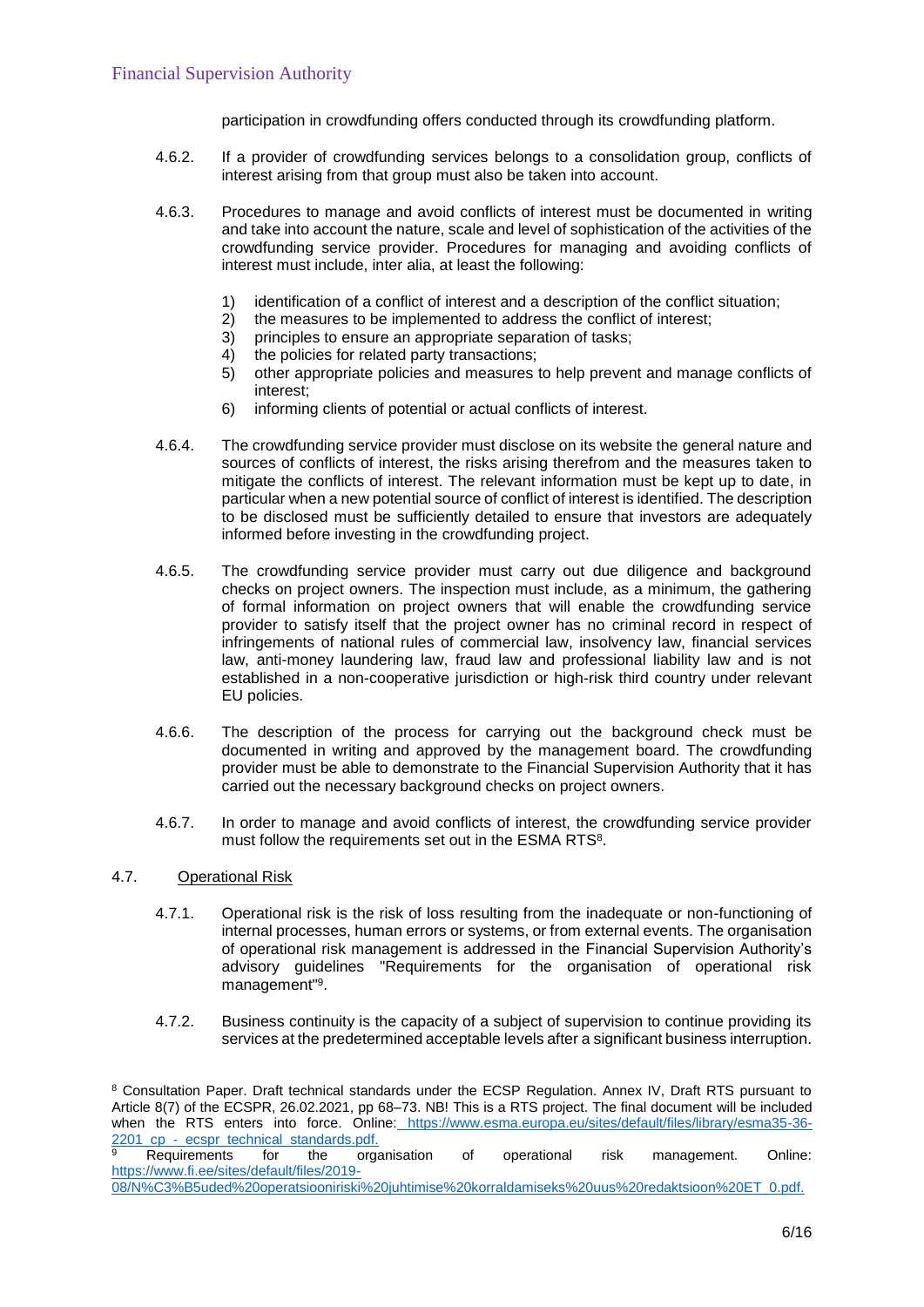The organisation of the business continuity process is addressed in the Financial Supervision Authority's advisory guidelines "Requirements for the organisation of the business continuity process of a financial supervision subject"<sup>10</sup>.

- 4.7.3. The business continuity plan addresses the risks associated with termination of activities of the crowdfunding service provider. The plan must include provisions for the performance of critical functions, which, depending on the business model of the crowdfunding service provider, may include provisions for the continued servicing of outstanding loans, provision of information to clients and transfer of the agreements on the custody of assets.
- 4.7.4. Crowdfunding service providers should, on the basis of a business impact analysis, draw up business continuity assurance plans for information and communication technology (hereinafter ICT) systems (business continuity plans) to be documented and approved by their management bodies. These plans must specifically take into account the risks that may adversely affect ICT systems and ICT services. Plans should support the objectives of protecting and, where appropriate, restoring the confidentiality, integrity and availability of their business functions, support processes and information assets. Response and recovery plans must also be developed on the basis of business impact analyses and plausible scenarios. These plans must specify under what conditions the plans will be launched and what measures need to be taken to ensure at least the availability, business continuity and recovery of the company's critical ICT systems and ICT services.
- 4.7.5. When preparing a business continuity plan, the crowdfunding service provider must proceed from the requirements set out in the<sup>11</sup> ESMA RTS.
- 4.7.6. At least once every two years, the governing body of a crowdfunding service provider is obliged to review prudential requirements and their business continuity plan.

## **5. Capital requirements**

- 5.1. Clients may be exposed to potential risks associated with crowdfunding providers, in particular operational risks. In order to protect clients from risks, a crowdfunding service provider must, at all times, have appropriate safeguards in place to ensure prudential requirements.
- 5.2. The amount of prudential requirements is a quarter of the fixed overhead costs of the previous financial year, which are reviewed each year and must cover the cost of servicing loans within three months if the crowdfunding service provider also mediates the granting of loans, but not less than EUR 25 000.
- 5.3. Prudential requirements are one of the following types:
	- 5.3.1. own funds;
	- 5.3.2. insurance contract;
	- 5.3.3. a combination of the two previous points.
- 5.4. Adequacy of own funds
	- 5.4.1. The legislation sets minimum requirements for the service provider's own funds. Own

<sup>&</sup>lt;sup>10</sup> Requirements for the organisation of the business continuity process of a financial supervision subject. Online: [https://www.fi.ee/sites/default/files/2018-](https://www.fi.ee/sites/default/files/2018-08/pp_nr_06.1_20170202_Nouded_finantsjarelevalve_subjekti_talitluspidevuse_protsessi_korraldamisele.pdf)

[<sup>08/</sup>pp\\_nr\\_06.1\\_20170202\\_Nouded\\_finantsjarelevalve\\_subjekti\\_talitluspidevuse\\_protsessi\\_korraldamisele.pdf.](https://www.fi.ee/sites/default/files/2018-08/pp_nr_06.1_20170202_Nouded_finantsjarelevalve_subjekti_talitluspidevuse_protsessi_korraldamisele.pdf)

<sup>&</sup>lt;sup>11</sup> Consultation Paper. Draft technical standards under the ECSP Regulation. Annex V, Draft RTS pursuant to Article 12(16) of the ECSPR, 26.02.2021, pp 74–77. NB! This is a RTS project. The final document will be included when the RTS enters into force. Online: [https://www.esma.europa.eu/sites/default/files/library/esma35-36-](https://www.esma.europa.eu/sites/default/files/library/esma35-36-2201_cp_-) 2201 cp - ecspr\_technical\_standards.pdf.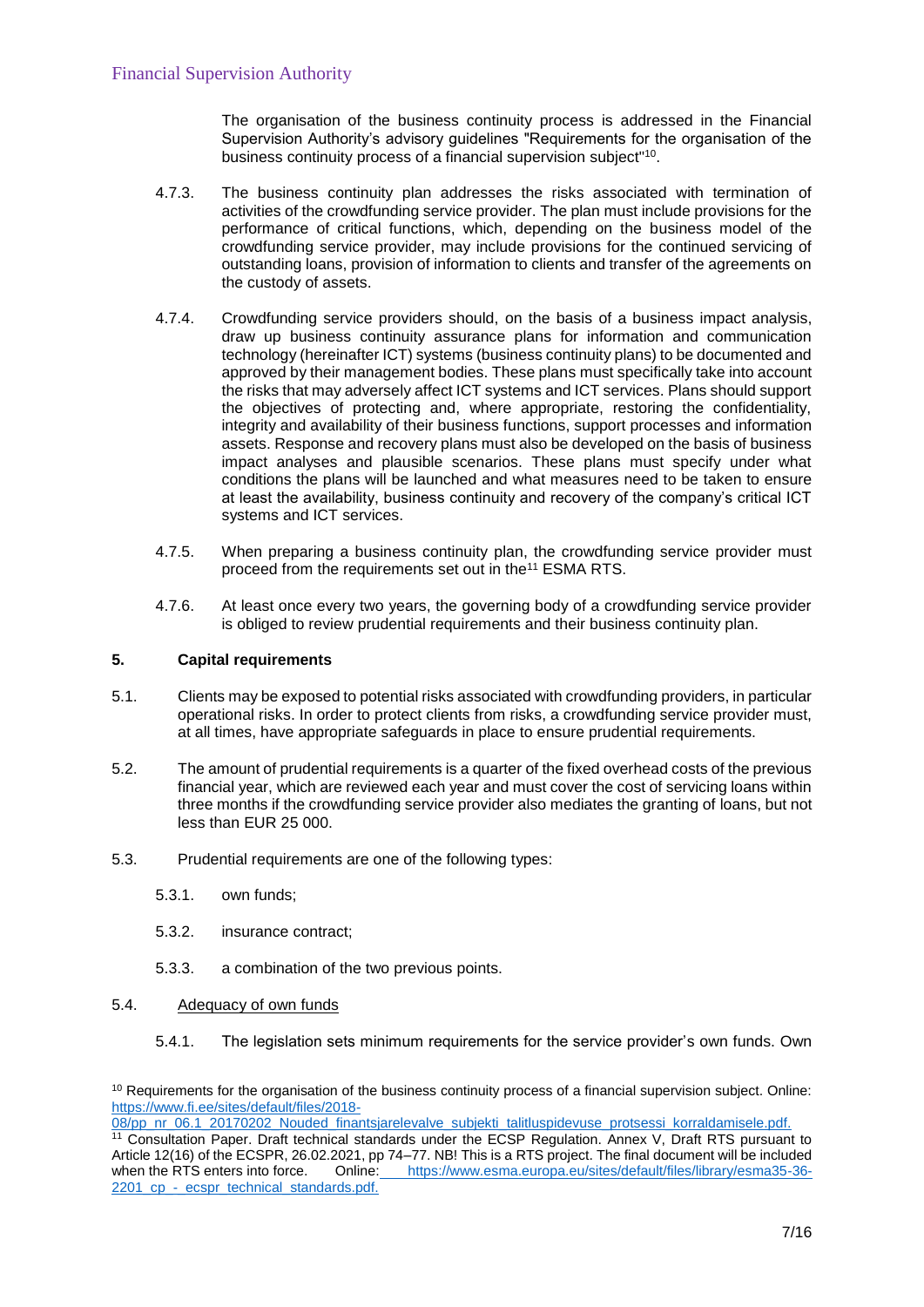funds consist of a wider range of instruments than just share capital. For example, own funds may include issue premium, retained earnings, current year earnings, established reserves of equity capital. When calculating the amount of own funds, mandatory deductions must be made from them (for example, investments in intangible assets of the service provider).

- 5.4.2. For a more detailed list of eligible own funds instruments and mandatory deductions, see Articles 26-30 and 36 of the Capital Regulatory Regulation (Regulation (EU) No 575/2013 of the European Parliament and of the Council)<sup>12</sup>.
- 5.4.3. The service provider's own resources must be at least EUR 25,000 or one quarter of the fixed overhead costs recorded in the accounts for the previous financial year, whichever is the greater. For a start-up provider, the estimate of fixed overhead costs provided in the business plan will be used. If the company was also operating before applying for an activity licence, it must provide an auditor's report confirming the level of own funds.
- 5.4.4. The minimum own funds requirement must be met at all times. As the current year's loss is included in own funds, the current year's loss immediately reduces own funds. The service provider must monitor compliance with the own funds requirement on an ongoing basis. The Financial Supervision Authority monitors the level of own funds on the basis of supervisory reporting. When assessing an application for activity licence, the Financial Supervision Authority will review the internal rules on internal capital management, which must describe the internal process by which the provider ensures ongoing compliance with the own funds requirement. One part of the capital management process is an internal capitalisation threshold, which must be set above the legal minimum and the breach of which triggers management measures to improve capitalisation.
- 5.4.5. In the case of a service provider taking up business, the own funds must exceed the minimum requirement at the time of application for an activity licence, with a sufficient margin to cover losses incurred during the start-up period and to meet the own funds requirement at any time after the issuance of activity licence. The excess of the reserve over the minimum own funds requirement is assessed on the basis of the business plan baseline forecast and a stress test. The stress test reflects the risk that it will take more time to start the business plan, costs will turn out to be higher than planned and revenues will be lower.
- **6.** Requirements for providing the service
- 6.1. Individual portfolio management of loans
	- 6.1.1. Individual portfolio management of loans refers to business models where the crowdfunding service provider automatically allocates funds to crowdfunding projects according to parameters and risk parameters predefined by the investor. When offering the service of individual portfolio management of loans, crowdfunding service providers must disclose to investors the information covering the list of loans included in the portfolio, the average interest rate of the portfolio, etc. In order to offer the service of individual portfolio management of loans, the crowdfunding service provider must establish internal processes and methodologies and use appropriate data. In doing so, the service provider must take into account the criteria and other factors identified for assessing credit risk. If possible, also verify the fulfilment by the project owner of previous payment obligations, payment disruptions and other relevant sources that characterise the project owner's past payment behaviour. When offering the service of individual portfolio management of loans, the crowdfunding service provider must comply with the requirements set out in the European Banking Authority's (hereinafter

<sup>&</sup>lt;sup>12</sup> Regulation (EU) No 575/2013 of the European Parliament and of the Council of 26 June 2013 on prudential requirements for credit institutions and investment firms and amending Regulation (EU) No 648/2012. Online: [https://eur-lex.europa.eu/legal-content/ET/TXT/HTML/?uri=CELEX:32013R0575&from=EN.](https://eur-lex.europa.eu/legal-content/ET/TXT/HTML/?uri=CELEX:32013R0575&from=EN)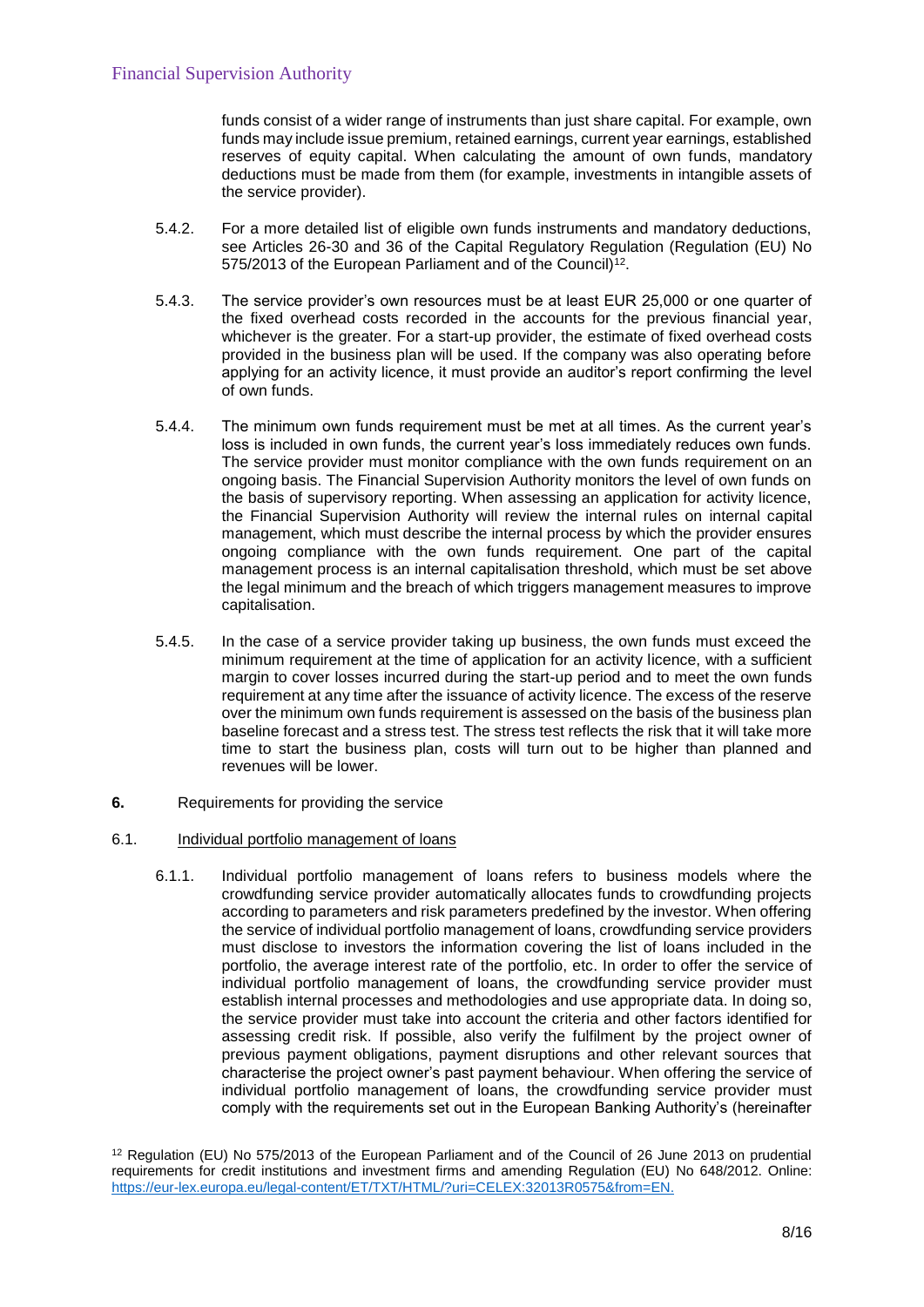the EBA) RTS $^{13}$ .

6.1.2. A collective financial undertaking providing individual portfolio management of loans will base its risk management framework (including the assignment of risk categories) on the requirements set out in the EBA RTS<sup>14</sup>. Prior to the entry into force of the aforementioned EBA RTS, a crowdfunding service provider offering the management of an individual loan portfolio must, as a minimum, comply with the requirements set out in the Regulation when establishing a risk management framework.

## <span id="page-8-0"></span>6.2. Outsourcing

- 6.2.1. Outsourcing is the use by a subject of supervision, under contract and subject to specific requirements and limitations laid down in legislation, of the services of a third party (service provider), the purpose of which is to continue to carry out activities and operations necessary for the provision of the service(s) by the subject of supervision to its clients, and which would normally be carried out by the subject of supervision itself.
- 6.2.2. The crowdfunding service provider may not outsource activities in such a way as to prevent the internal control of the crowdfunding service provider or the necessary level of supervision over the crowdfunding service provider. The crowdfunding service provider must make a comprehensive and thorough assessment of the necessity of the outsourcing.
- 6.2.3. Outsourcing does not relieve the crowdfunding service provider from its responsibility for the functions outsourced and it is fully liable for compliance with the legal requirements. Outsourcing of an activity must not hamper or affect the quality and functioning of the outsourced activity.
- 6.2.4. If a crowdfunding service provider decides to outsource its activities to a third party, it must comply with the requirements set out in the Financial Supervision Authority's advisory guidelines "Requirements for outsourcing by a financial supervision subject"<sup>15</sup>.
- 6.2.5. There are no differences for the ICT services compared to the outsourcing of activities in other sectors. The crowdfunding service provider must ensure the effectiveness of risk management measures defined in the risk management framework when the ICT services and ICT systems for any activity are outsourced, including from group companies, or when third parties are used. The supervision policy and more specific requirements of the Financial Supervision Authority are set out in the Financial Supervision Authority's advisory guidelines "Requirements for the organisation of information technology and information security of financial supervision subjects"<sup>16</sup> , clause 3.4 "Use of external service providers".
- 6.3. Provision of the asset safekeeping and payment services

<sup>13</sup> Consultation Paper. Draft Regulatory Technical Standards on Individual Portfolio Management of loans offered by crowdfunding service providers under Art. 6(7) Regulation (EU) 2020/1503, 04.06.2021, pp 12–29. NB! This is a RTS project. The final document will be included when the RTS enters into force. Online: [https://www.eba.europa.eu/sites/default/documents/files/document\\_library/Publications/Consultations/2021/Con](https://www.eba.europa.eu/sites/default/documents/files/document_library/Publications/Consultations/2021/Consultation%20on%20draft%20RTS%20on%20Individual%20Portfolio%20Management%20of%20loans%20offered%20by%20crowdfunding%20service%20providers/1013925/CP%20on%20draft%20RTS%20on%20crowdfunding.pdf) [sultation%20on%20draft%20RTS%20on%20Individual%20Portfolio%20Management%20of%20loans%20offered](https://www.eba.europa.eu/sites/default/documents/files/document_library/Publications/Consultations/2021/Consultation%20on%20draft%20RTS%20on%20Individual%20Portfolio%20Management%20of%20loans%20offered%20by%20crowdfunding%20service%20providers/1013925/CP%20on%20draft%20RTS%20on%20crowdfunding.pdf)  $\frac{9}{20}$ [by%20crowdfunding%20service%20providers/1013925/CP%20on%20draft%20RTS%20on%20crowdfunding.pdf](https://www.eba.europa.eu/sites/default/documents/files/document_library/Publications/Consultations/2021/Consultation%20on%20draft%20RTS%20on%20Individual%20Portfolio%20Management%20of%20loans%20offered%20by%20crowdfunding%20service%20providers/1013925/CP%20on%20draft%20RTS%20on%20crowdfunding.pdf)

[<sup>.</sup>](https://www.eba.europa.eu/sites/default/documents/files/document_library/Publications/Consultations/2021/Consultation%20on%20draft%20RTS%20on%20Individual%20Portfolio%20Management%20of%20loans%20offered%20by%20crowdfunding%20service%20providers/1013925/CP%20on%20draft%20RTS%20on%20crowdfunding.pdf) <sup>14</sup> The reference will be included when the RTS enters into force.

<sup>15</sup> Requirements for outsourcing by a financial supervision subject. Online: [https://www.fi.ee/et/juhendid/pangandus-ja-krediit/nouded-finantsjarelevalve-subjekti-poolt-tegevuse](https://www.fi.ee/et/juhendid/pangandus-ja-krediit/nouded-finantsjarelevalve-subjekti-poolt-tegevuse-edasiandmisele-outsourcing-uus-redaktsioon)[edasiandmisele-outsourcing-uus-redaktsioon.](https://www.fi.ee/et/juhendid/pangandus-ja-krediit/nouded-finantsjarelevalve-subjekti-poolt-tegevuse-edasiandmisele-outsourcing-uus-redaktsioon)

<sup>&</sup>lt;sup>16</sup> Requirements for the organisation of information technology and information security of financial supervision subjects. Online: [https://www.fi.ee/sites/default/files/2020-](https://www.fi.ee/sites/default/files/2020-06/N%c3%b5uded%20finantsj%c3%a4relevalve%20subjekti%20infotehnoloogia%20ja%20infoturbe%20korraldusele_%20kinnitatud.pdf) [06/N%C3%B5uded%20finantsj%C3%A4relevalve%20subjekti%20infotehnoloogia%20ja%20infoturbe%20korrald](https://www.fi.ee/sites/default/files/2020-06/N%c3%b5uded%20finantsj%c3%a4relevalve%20subjekti%20infotehnoloogia%20ja%20infoturbe%20korraldusele_%20kinnitatud.pdf) [usel](https://www.fi.ee/sites/default/files/2020-06/N%c3%b5uded%20finantsj%c3%a4relevalve%20subjekti%20infotehnoloogia%20ja%20infoturbe%20korraldusele_%20kinnitatud.pdf) e %20kinnitatud.pdf.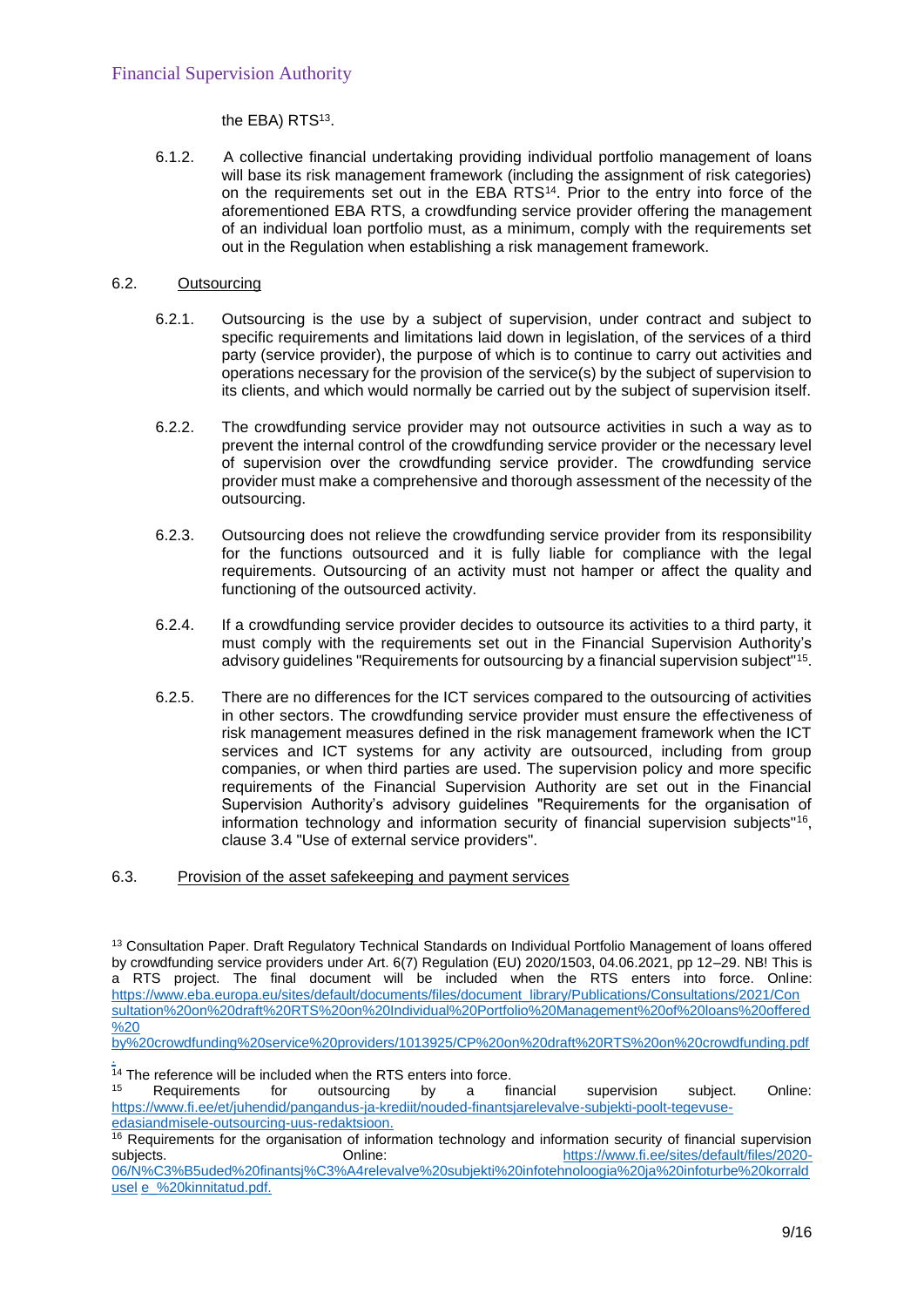- 6.3.1. When providing asset safekeeping or payment services, the crowdfunding service provider must provide information to customers, including a description of the service and the identity of the service provider: whether the service is provided by the crowdfunding service provider itself or by a third party. When a crowdfunding service provider carries out payment transactions involving freely transferable securities and admitted instruments for crowdfunding purposes, it deposits these funds with a credit institution.
- 6.3.2. When applying for an authorisation, the crowdfunding service provider must inform the Financial Supervision Authority whether it intends to provide payment services itself under the relevant activity licence or whether it will outsource the provision of payment services to a third party holding an activity licence. The outsourcing of activities to a third party will be subject to the provisions set out in clause  $6.2$  of this document.
- 6.3.3. The provider of the asset safekeeping service must be authorised in accordance with Directive 2013/36/EU or 2014/65/EU. Payment services may be provided by a person who is a payment service provider according to Directive (EU) 2015/2366. The provider of crowdfunding service must ensure that the provider itself, or the person who provides the asset safekeeping or payment services to the crowdfunding service, has an appropriate activity licence.
- 6.3.4. In Estonian legislation, the requirements for obtaining an activity licence to provide payment services are set out in the Payment Institutions and E-money Institutions Act (hereinafter the PIEIA) $17$ . Where the PIEIA requirements are stricter than those of the Regulation and national law issued on the basis thereof, the requirements set out in the PIEIA must be followed. The general requirements for the safekeeping of assets are set out in the Securities Market Act<sup>18</sup>.

## 6.4. Cross-border provision of services

6.4.1. Cross-border services may be provided if the crowdfunding service provider holds an activity licence and has submitted the information required by the Regulation to the Financial Supervision Authority for the cross-border provision of services.

## **7. Investor protection**

## 7.1. Assessment of credit risk

- 7.1.1. The crowdfunding service provider must assess the credit risk of the crowdfunding project and the project owner. Credit risk is the risk that a counterparty to a transaction is unable or unwilling to meet its obligations. In order to assess the risks associated with intermediated loans, the service provider must establish appropriate systems, effective policies and procedures (risk management framework), publish them and monitor their implementation.
- 7.1.2. The crowdfunding service provider must establish a methodology for the assessment and reassessment of the credit risk of the crowdfunding project and the project owner as a basis for the pricing of the crowdfunding offer. The credit risk assessment must be based on the annual reports of at least the last two financial years, where available, relevant information collected from the project owner and other relevant information collected. The crowdfunding service provider must set out in the methodology the frequency and processes for assessing credit risk, with the frequency of assessment covering at least the time of the loan, the time of the likely default, the default and if the investor is allowed to exit before the maturity date of the loan.
- 7.1.3. When assessing the risk of intermediation in a crowdfunding project, the crowdfunding

<sup>17</sup> Payment Institutions and E-money Institutions Act. Onlin[e:](https://www.riigiteataja.ee/akt/110072020021?leiaKehtiv) [https://www.riigiteataja.ee/akt/110072020021?leiaKehtiv.](https://www.riigiteataja.ee/akt/110072020021?leiaKehtiv) <sup>18</sup> Securities Market Act. Online: [https://www.riigiteataja.ee/akt/104122019004?leiaKehtiv.](https://www.riigiteataja.ee/akt/104122019004?leiaKehtiv)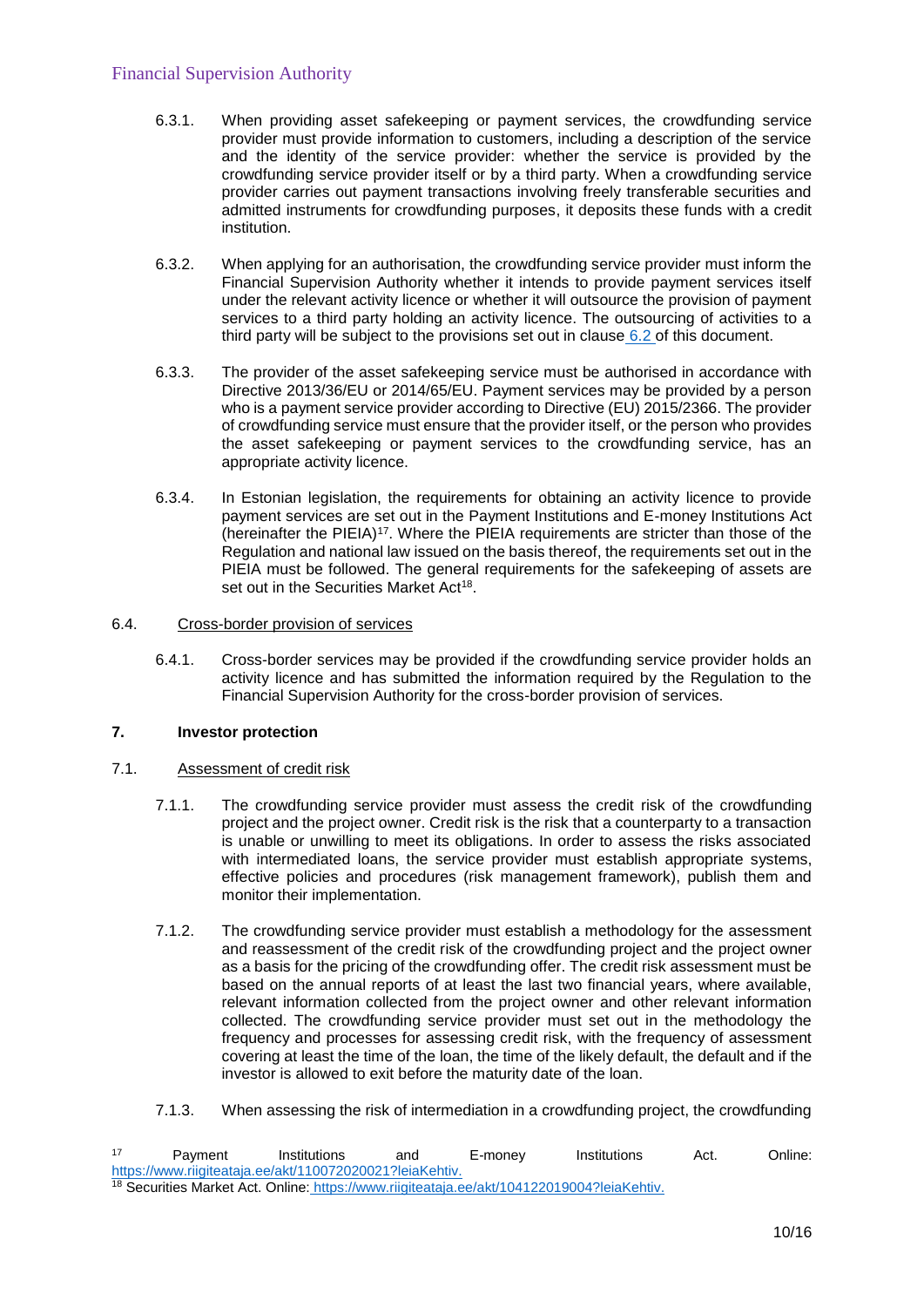service provider must base its assessment on one or more specific parameters or risk indicators, such as the type or sector of business activity or credit rating. The crowdfunding service provider that applies a credit rating to a crowdfunding project or proposes the pricing of crowdfunding offers must establish a methodology for the calculation, pricing or interest rate assignment of credit ratings. If the calculation is based on unaudited accounts, this must be clearly stated in the description of the method.

- 7.1.4. When establishing a risk management framework, the crowdfunding service provider must, inter alia, put in place a methodology for calculating the credit ratings of projects where it relies on credit ratings to assess risk and for pricing crowdfunding offers, including the assessment of the credit risk of crowdfunding offers. In setting up the risk management framework underlying the credit ratings and the pricing of the crowdfunding offer, the crowdfunding service provider must follow the requirements set out in the EBA RTS<sup>19</sup>. Prior to the entry into force of the EBA RTS mentioned above, the crowdfunding service provider must, as a minimum, establish a risk management framework based on the requirements set out in the Regulation.
- 7.1.5. The Financial Supervision Authority will base its assessment of credit risk on the Regulation and will focus on assessing the adequacy of the internal rules of the crowdfunding service provider. The assessment of individual projects and the materialisation of the risks arising therefrom are the responsibility of the crowdfunding service provider, project owner and investor. The minimum list and accuracy of the information disclosed to the investor will be the responsibility of the project owner and the crowdfunding service provider.

## 7.2. Processing of complaints

- 7.2.1. The crowdfunding service provider must have in place a complaints handling policy and procedures to guide it in the resolution of complaints relating to the provision of the service. Complaint handling procedures must be published by the service provider on its website. The crowdfunding service provider must also publish on its website a standard template for complaints for clients to use when making a complaint. The crowdfunding service provider must acknowledge the receipt of the complaint and set a deadline for replying to the complaint within 10 working days of the receipt.
- 7.2.2. The reply to the complaint must be reasoned and must correspond to the complaint. If the client of a crowdfunding service provider is not satisfied with the response to his complaint or has not received a response from the service provider within the time limit, the client has the right to refer the matter to the Financial Supervision Authority. The Financial Supervision Authority will explain the applicable law and, if necessary, contact the service provider for further clarification, but will not settle any disputes that may arise or give a legal assessment of the complaint, except in cases provided for by law. The crowdfunding service provider must publish on its website clear and comprehensible indications that the client has the right to lodge a complaint with the Financial Supervision Authority, including the contact details of the Financial Supervision Authority. When handling complaints, establishing the appropriate procedures and the standard template, the crowdfunding service provider must comply with the requirements set out in the ESMA RTS<sup>20</sup>.

<sup>19</sup> EBA/RTS/2022/05. Final report. Draft Regulatory Technical Standards on credit scoring and pricing disclosure, credit risk assessment and risk management requirements for crowdfunding service providers under Article 19(7) Regulation **CEU** (EU) 2020/1503 Conline: [https://www.eba.europa.eu/sites/default/documents/files/document\\_library/Publications/Draft%20Technical%20St](https://www.eba.europa.eu/sites/default/documents/files/document_library/Publications/Draft%20Technical%20Standards/2022/EBA-RTS-2022-05%20RTS%20on%20crowdfunding%20for%20service%20providers/1032645/RTS%20on%20crowdfunding%20for%20service%20providers%20.pdf) [andards/2022/EBA-RTS-2022-](https://www.eba.europa.eu/sites/default/documents/files/document_library/Publications/Draft%20Technical%20Standards/2022/EBA-RTS-2022-05%20RTS%20on%20crowdfunding%20for%20service%20providers/1032645/RTS%20on%20crowdfunding%20for%20service%20providers%20.pdf)

[<sup>05%20</sup>RTS%20on%20crowdfunding%20for%20service%20providers/1032645/RTS%20on%20crowdfunding%20](https://www.eba.europa.eu/sites/default/documents/files/document_library/Publications/Draft%20Technical%20Standards/2022/EBA-RTS-2022-05%20RTS%20on%20crowdfunding%20for%20service%20providers/1032645/RTS%20on%20crowdfunding%20for%20service%20providers%20.pdf) [for%20service%20providers%20.pdf.](https://www.eba.europa.eu/sites/default/documents/files/document_library/Publications/Draft%20Technical%20Standards/2022/EBA-RTS-2022-05%20RTS%20on%20crowdfunding%20for%20service%20providers/1032645/RTS%20on%20crowdfunding%20for%20service%20providers%20.pdf)

<sup>&</sup>lt;sup>20</sup> Consultation Paper. Draft technical standards under the ECSP Regulation. Annex III, Draft RTS pursuant to Article 7(5) of the ECSPR, 26.02.2021, pp 55–67. NB! This is a RTS project. The final document will be included when the RTS enters into force. Online: [https://www.esma.europa.eu/sites/default/files/library/esma35-36-](https://www.esma.europa.eu/sites/default/files/library/esma35-36-2201_cp_-)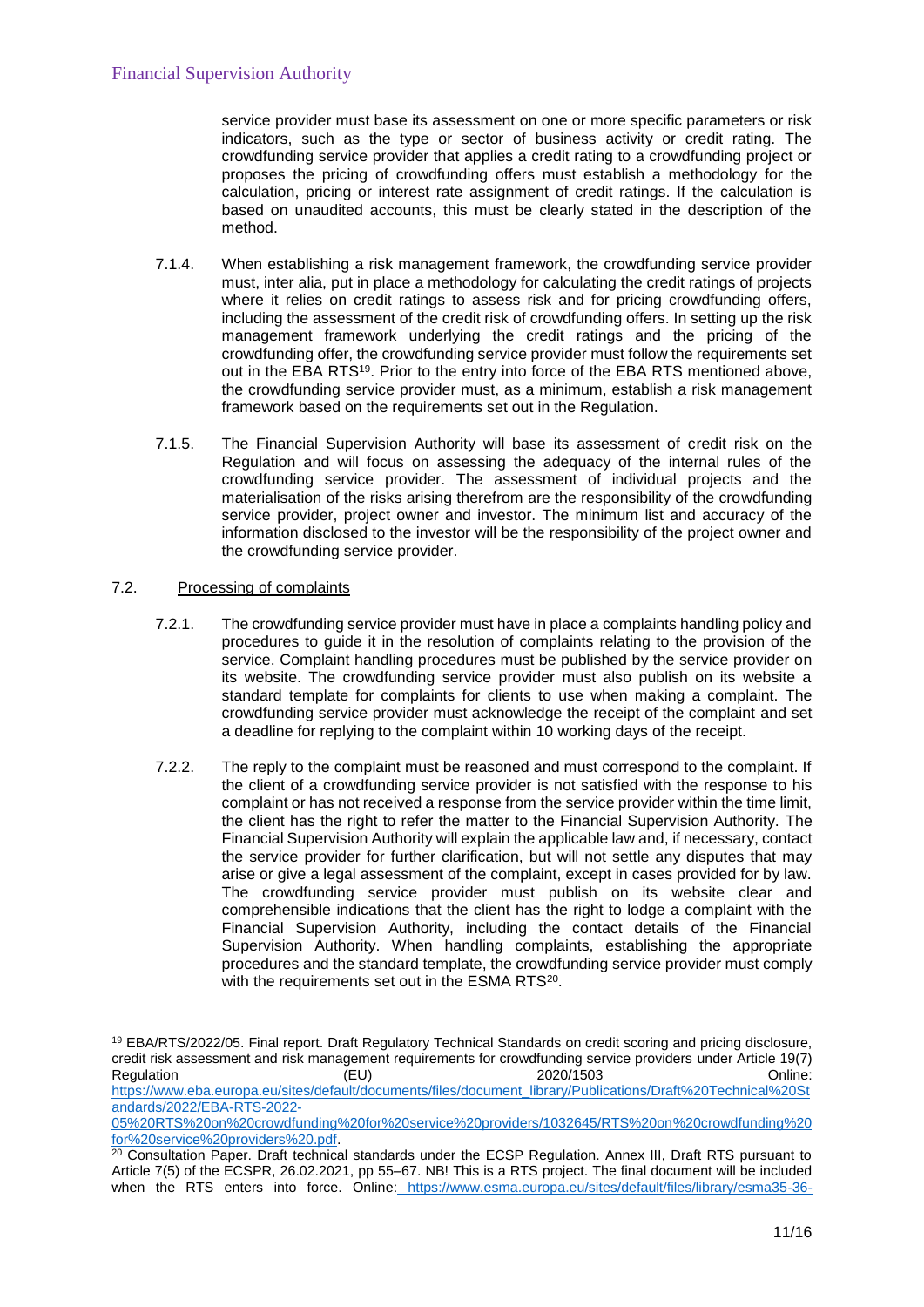## 7.3. Default rate disclosure

- 7.3.1. The crowdfunding service provider that provides crowdfunding services consisting of the facilitation of granting of loans must disclose on its website, in a prominent place, the default rates of the crowdfunding projects it has offered over at least the last 36 months. The service provider must also publish a report within four months of the end of each financial year, including, among other things, both expected and actual default rates. The purpose of the above is to provide investors with an understanding of the functioning, risks and returns of the loans offered on the crowdfunding platform.
- 7.3.2. A crowdfunding service provider which provides crowdfunding services consisting in the facilitation of granting loans shall consider a default to have occurred with regard to a particular loan offered on its crowdfunding platform when either or both of the following have taken place: (i) the crowdfunding service provider considers that the project owner is unlikely to pay in full, or otherwise fulfil its credit obligations related to a particular loan, without recourse to actions such as realising security; or (ii) the project owner is more than 90 days past due on any material credit obligation related to a particular loan.
- 7.3.3. The average default rate per year is calculated by the crowdfunding service provider on the basis of a historical observation period (minimum 36 months) and using 12 month observation windows. The denominator consists of the number of non-defaulted loans observed at the beginning of the 12-month observation window. The numerator includes all loans considered in the denominator that had at least one default event during the 12-month observation window . The default rate must also be calculated and disclosed by the crowdfunding service provider by risk category, as set out in the risk management framework.
- 7.3.4. The crowdfunding service provider must ensure that it has the necessary procedures and methods, understanding and know-how to identify payment defaults and to calculate and disclose default rates. In the event of a payment default, the crowdfunding service provider must inform investors immediately. The calculation and publication of default rates must be based on the requirements set out in the ESMA RTS<sup>21</sup>.
- 7.4. Entry knowledge test and simulation of the ability to bear loss
	- 7.4.1. The crowdfunding service provider must assess the knowledge and experience of nonsophisticated investors and whether and which crowdfunding services offered are suitable for non-sophisticated investors. To do this, the service provider must collect the necessary data and documents from the investor and verify the accuracy of the information provided. Before making an investment, the investor must have been made aware of the risk warning and the investor must confirm that he/she has received and understands the risk warning.
	- 7.4.2. The investor must be able to simulate the ability to bear loss, calculated as 10% of the investor's net worth, which includes the investor's income, assets and liabilities. In order to simulate the ability to bear loss, the crowdfunding service provider must develop a calculator that allows the investor to estimate its net worth. The requirements set out in the ESMA RTS<sup>22</sup> must be followed when verifying the investor's knowledge and simulating the ability to bear loss.

2201 cp - ecspr\_technical\_standards.pdf.

<sup>&</sup>lt;sup>21</sup> Consultation Paper. Draft technical standards under the ECSP Regulation. Annex VII, Draft RTS pursuant to Article 20(3) of the ECSPR, 26.02.2021, pp 112–117. NB! This is a RTS project. The final document will be included when the RTS enters into force. Online: [https://www.esma.europa.eu/sites/default/files/library/esma35-36-](https://www.esma.europa.eu/sites/default/files/library/esma35-36-2201_cp_-) [2201\\_cp\\_-](https://www.esma.europa.eu/sites/default/files/library/esma35-36-2201_cp_-)[\\_ecspr\\_technical\\_standards.pdf.](https://www.esma.europa.eu/sites/default/files/library/esma35-36-2201_cp_-_ecspr_technical_standards.pdf)

 $22$  Consultation Paper. Draft technical standards under the ECSP Regulation. Annex VIII, Draft RTS pursuant to Article 21(8) of the ECSPR, 26.02.2021, pp 118–128. NB! This is a RTS project. The final document will be included when the RTS enters into force. Online: [https://www.esma.europa.eu/sites/default/files/library/esma35-36-](https://www.esma.europa.eu/sites/default/files/library/esma35-36-2201_cp_-) 2201 cp - ecspr\_technical\_standards.pdf.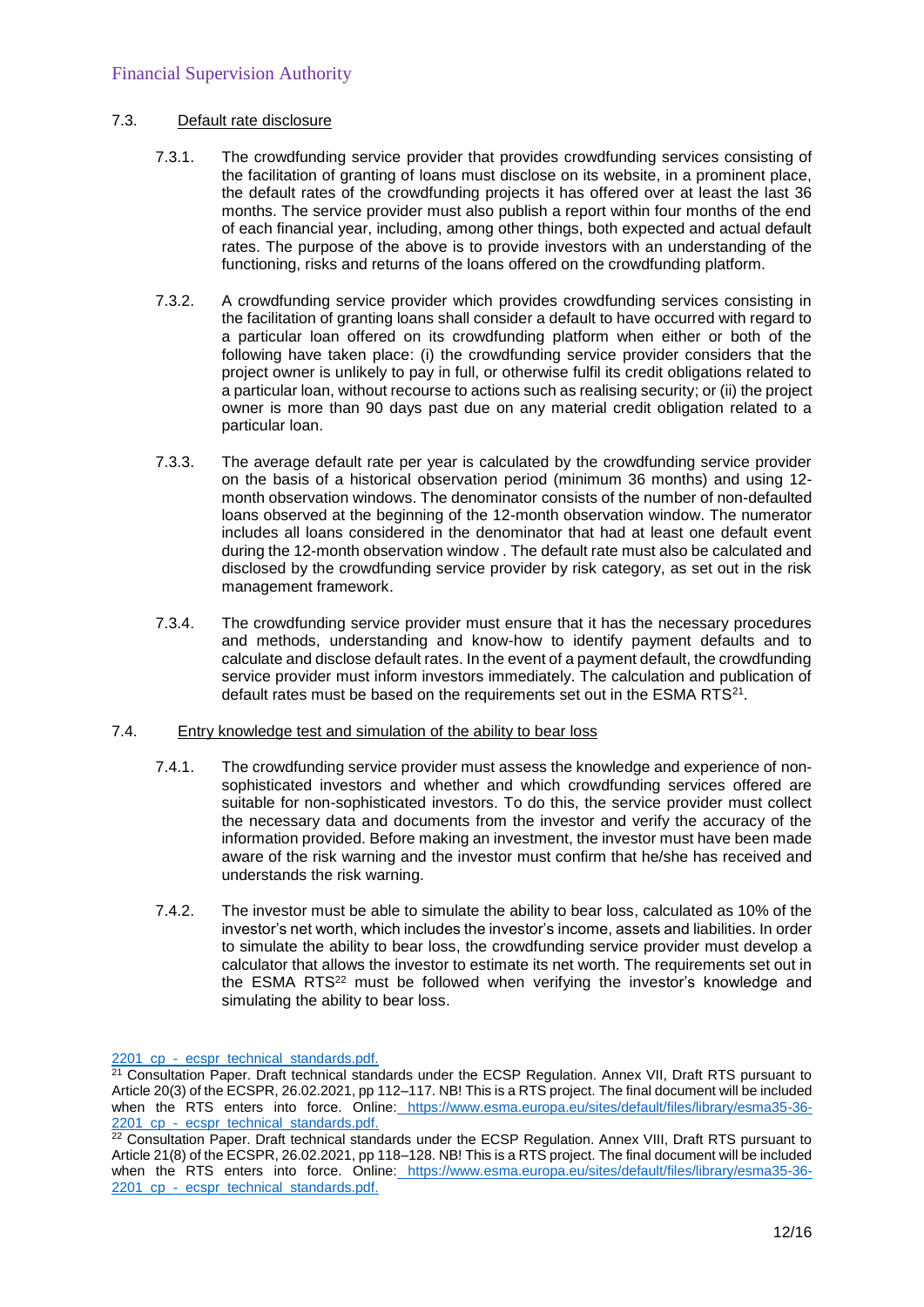## 7.5. Pre-contractual reflection period

7.5.1. A pre-contractual reflection period must be set by the crowdfunding service provider, during which a potential non-experienced investor may revoke his or her investment offer or expression of interest in a crowdfunding offer at any time, without giving a reason and without incurring a penalty. The reflection period shall start at the moment of the offer to invest or the expression of interest by the prospective non-sophisticated investor, and shall expire after four calendar days. The service provider must inform the investor in good time of the existence of the reflection period, its duration and the procedure for withdrawing an investment offer or expression of interest. The service provider must not make it difficult for the investor to withdraw an offer to invest or an expression of interest and must provide the investor with the aforementioned information in a clear and precise manner.

## 7.6. Key investment information sheet

- 7.6.1. The crowdfunding service provider must ensure that the investor has the opportunity to consult the key investment information sheet before making the investment and must ensure that the key investment information sheet prepared by the project owner is clear, understandable and non-confusing. The key information document must reflect the distinctive features of loan-based and investment-based crowdfunding and provide information on the project, the project owner, the different types of risks, the rights of the investor, the type of investment, etc.
- 7.6.2. The Financial Supervision Authority does not assess or approve individual key investment information sheets, but may request prior notification of a key investment information sheet at least seven days before it is published to investors. The Financial Supervision Authority has the power to impose laws, regulations and administrative provisions on natural and legal persons responsible for the information in the key investment information sheet and its translations where the information is misleading or inaccurate or where the key investment information sheet omits key information necessary to help investors decide on the financing of a project.
- 7.6.3. The crowdfunding service provider must establish and implement rules of procedure for assessing the clarity and completeness of the content of the key investment information sheet, for identifying and remedying deficiencies. In the event of an error or inaccuracy in the key investment information sheet, the crowdfunding service provider must inform the project owner of the error or inaccuracy. If the project owner makes any changes to the key investment information sheet, it must inform the crowdfunding service provider, which in turn will notify the investors of such changes without delay. The key investment information sheet must be drawn up in accordance with the requirements set out in the ESMA RTS<sup>23</sup> and using the form set out in the Annex to the RTS<sup>24</sup> .

## 7.7. Marketing communications

7.7.1. When marketing the service, the crowdfunding service provider must comply with the requirements set out in the Advertising  $Act^{25}$  for the advertising of financial services. Advertising of financial services must include an invitation to examine the terms and conditions of the financial services and to consult an expert, as necessary. The invitation must be presented in a clear, concise and distinctive manner. Besides, the

<sup>&</sup>lt;sup>23</sup> Consultation Paper. Draft technical standards under the ECSP Regulation. Annex IX, Draft RTS pursuant to Article 23(16) of the ECSPR, 26.02.2021, pp 129–144. NB! This is a RTS project. The final document will be included when the RTS enters into force. Online: [https://www.esma.europa.eu/sites/default/files/library/esma35-](https://www.esma.europa.eu/sites/default/files/library/esma35-36-2201_cp_-) 36-2201 cp - ecspr\_technical\_standards.pdf.

<sup>&</sup>lt;sup>24</sup> Consultation Paper. Draft technical standards under the ECSP Regulation. Annex IX, Draft RTS pursuant to Article 23(16) of the ECSPR. Annex, Key investment information sheet model, 26.02.2021, pp 134–144. NB! This is a RTS project. The final document will be included when the RTS enters into force. Online: [https://www.esma.europa.eu/sites/default/files/library/esma35-36-2201\\_cp\\_-\\_ecspr\\_technical\\_standards.pdf.](https://www.esma.europa.eu/sites/default/files/library/esma35-36-2201_cp_-_ecspr_technical_standards.pdf) <sup>25</sup> Advertising Act. Online: [https://www.riigiteataja.ee/akt/101072020013?leiaKehtiv.](https://www.riigiteataja.ee/akt/101072020013?leiaKehtiv)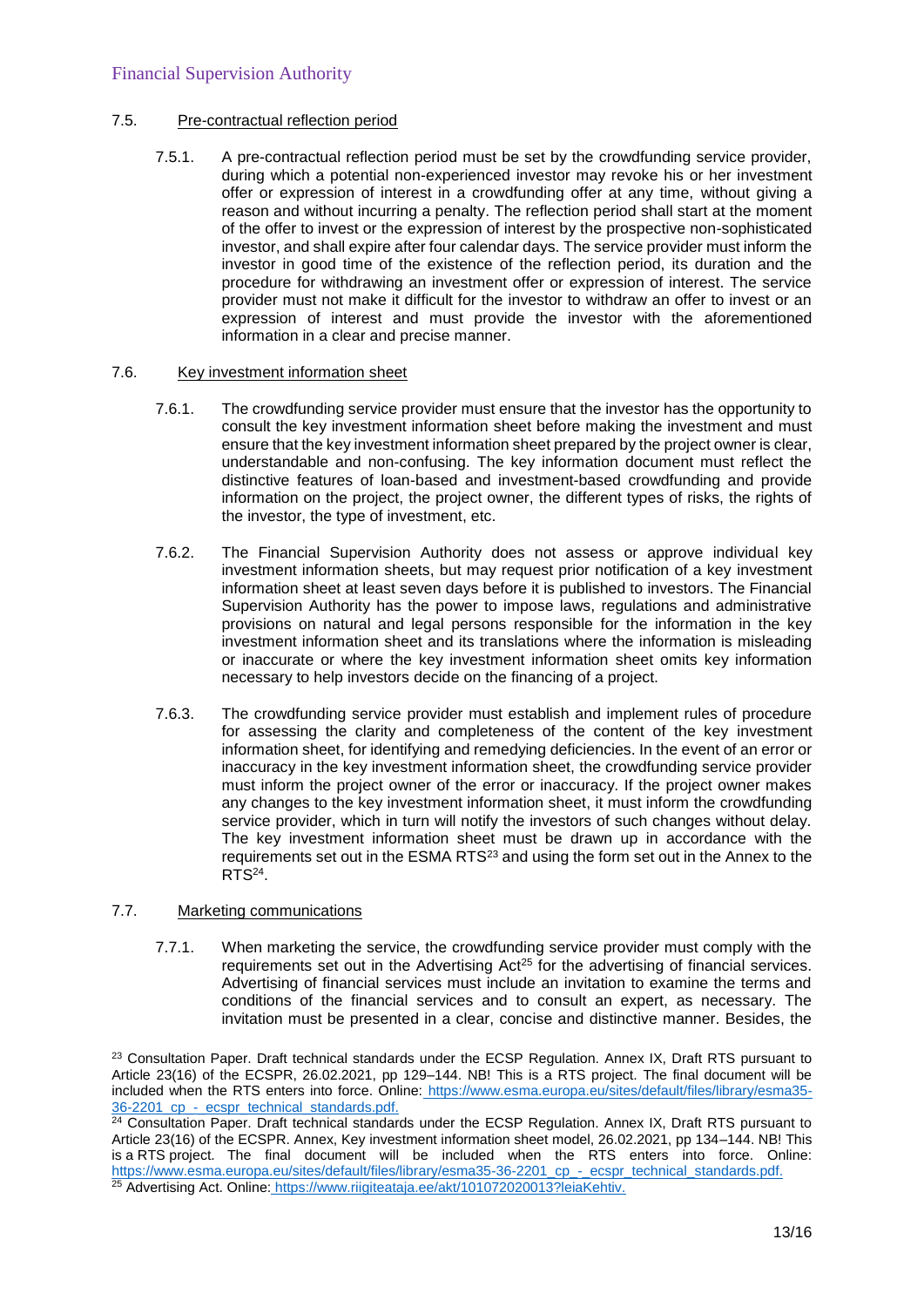crowdfunding service provider must comply with general advertising requirements, including that advertising must not be misleading or contrary to accepted principles of morality and public policy.

## **8. Reporting to the Financial Supervision Authority**

- 8.1. The governance arrangements and internal control mechanisms of the crowdfunding service provider must ensure that complete and accurate data are reported to the Financial Supervisory Authority in a timely manner. The governance arrangements must specify who is responsible for reporting to the Financial Supervisory Authority and what control procedures are in place to ensure the completeness, compliance and timeliness of the data required under Article 16 of the Regulation. The management body of the crowdfunding service provider is responsible for regularly reviewing the relevant procedures and internal control mechanisms and ensuring that they are up-to-date and effective.
- 8.2. In order to meet the reporting requirements correctly, the crowdfunding service provider shall keep records on the crowdfunding platform for each crowdfunding offer intermediated, broken down by project owners, investors and instruments issued. The Financial Supervision Authority requires that the documents used as the source of the underlying data for the reports submitted are kept by the crowdfunding service provider on a durable medium for at least five years.
- 8.3. Where the crowdfunding service provider also provides financing for crowdfunding projects not falling within the scope of the Regulation, the relevant database for the provision of the data shall be structured in a way that distinguishes the data to be submitted under Article 16 of the Regulation.

## 8.4. General reporting requirements

- 8.4.1. When providing the information required by the Regulation, the crowdfunding service provider must comply with the requirements set out in the ESMA Implementing Technical Standard (ITS)<sup>26</sup> and the Regulation of the Minister of Finance<sup>27</sup>.
- 8.4.2. The reports required by the Regulation are submitted via the data collection portal. When submitting the data, the crowdfunding service provider must comply with the reporting requirements for the XML format. Information on the data collection portal and the submission of data in XML format can be found on the website of the Financial Supervision Authority.
- 8.4.3. In order to be able to submit reports, the crowdfunding service provider must have a global legal entity identifier – LEI (Legal Entity Identifier). In order to ensure the correct reporting of information, it is important that the reports also include the LEI of the project owner. If the project owner is a natural person, the rules on the identification of the natural person as set out in Article 6 of the Commission Delegated Regulation (EU) 2017/590<sup>28</sup> will be used to identify the project owner.
- 8.4.4. The reports must include data on all crowdfunding proposals, including those that were not funded during the calendar year. The crowdfunding service provider must ensure that the information provided to the Financial Supervision Authority is complete and

<sup>&</sup>lt;sup>26</sup> Consultation Paper. Draft technical standards under the ECSP Regulation. Annex X, Draft ITS pursuant to Article 16(3) of the ECSPR, 26.02.2021, pp 145–152. NB! This is a RTS project. The final document will be included when the RTS enters into force. Online: [https://www.esma.europa.eu/sites/default/files/library/esma35-36-2201\\_cp\\_-](https://www.esma.europa.eu/sites/default/files/library/esma35-36-2201_cp_-) [\\_ecspr\\_technical\\_standards.pdf.](https://www.esma.europa.eu/sites/default/files/library/esma35-36-2201_cp_-_ecspr_technical_standards.pdf)

<sup>&</sup>lt;sup>27</sup> The reference will be added upon entry into force of the Regulation of the Minister of Finance.

<sup>&</sup>lt;sup>28</sup> Commission Delegated Regulation (EU) 2017/590 of 28 July 2016 supplementing Regulation (EU) No 600/2014 of the European Parliament and of the Council with regard to regulatory technical standards for the reporting of transactions to competent authorities. Online: https://eurtransactions to competent authorities. Online: https://eurlex.europa.eu/legalcontent/ET/TXT/HTML/?uri=CELEX:32017R0590&from=en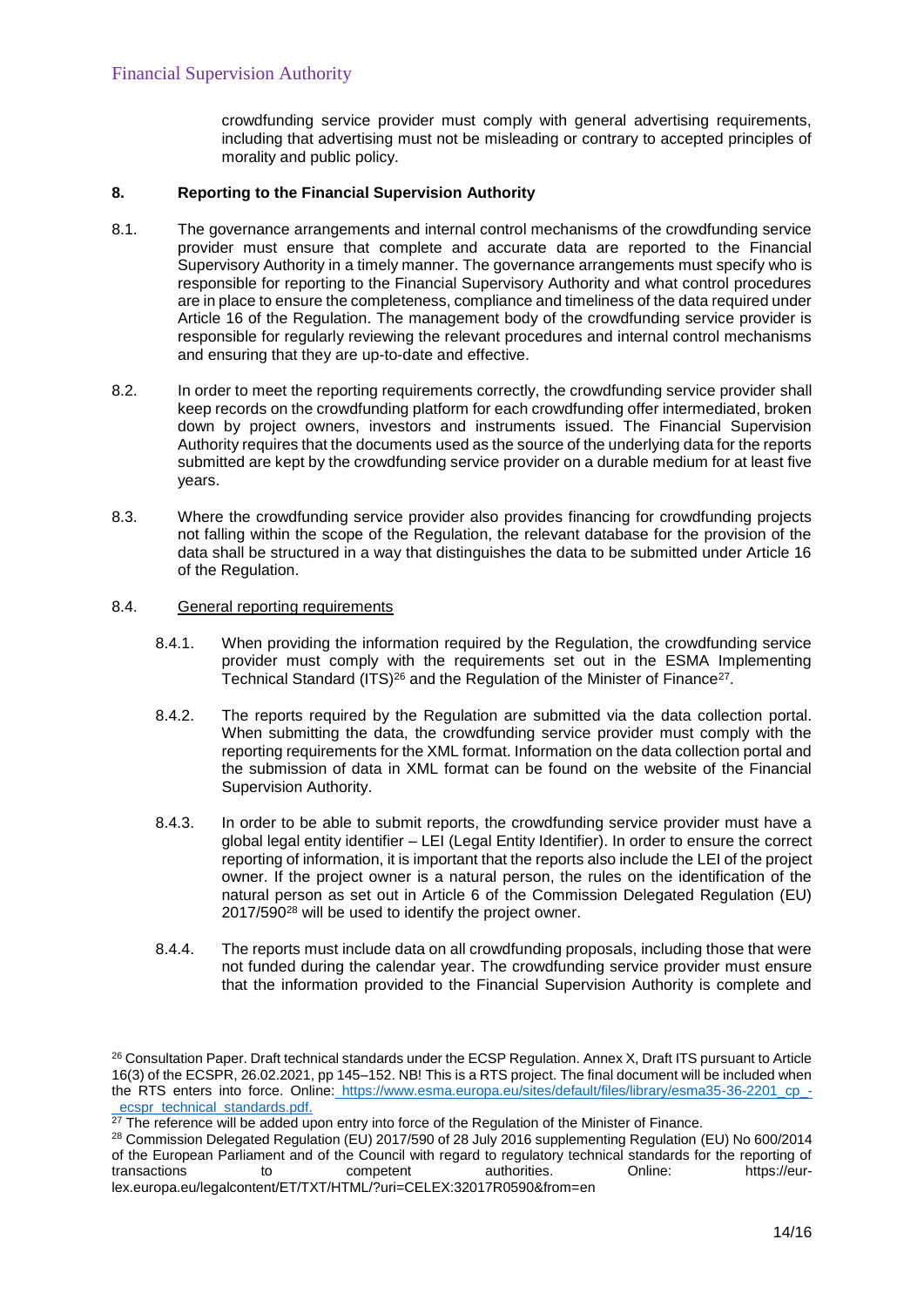accurate.

## 8.5. First reporting period and missing data to be reported

8.5.1. The data provided for in the Regulation must be provided for the first time for the period from the moment of authorisation to the end of the calendar year. Thereafter, data for each calendar year will be provided annually by the end of February. If the crowdfunding service provider has not commenced its activities after having obtained the activity licence, but the deadline for data submission has arrived, a blank report must be submitted. Similarly, where the crowdfunding service provider has not published any crowdfunding offer for which information is required by the Regulation, a blank report must be submitted.

## 8.6. Data verification, processing and transmission to the ESMA

8.6.1. The responsibility for the accuracy and timeliness of the information provided to the Financial Supervision Authority lies with the crowdfunding service provider. The crowdfunding service provider must allocate sufficient resources to ensure that complete and accurate data are submitted to the Financial Supervision Authority in a timely manner. After receipt of the data, the compliance of the data with the requirements of the Regulation and the standards established under it will be checked, but the technical and substantive accuracy of the data will not be checked. Any errors detected will be reported to the data provider. After receiving an error message, the data must be corrected and resubmitted immediately. When re-submitting the data, the justification for the submission must be included in the data collection portal. The Financial Supervision Authority will transmit the collected data to the ESMA, making the information provided on project owners anonymous prior to the transmission.

## **9. Financial supervision**

- 9.1. Financial supervision is carried out in the public interest. The purpose of supervision is to ensure that the rules laid down for crowdfunding service providers are complied with.
- 9.2. The Financial Supervision Authority will operate pursuant to legislation and the internationally recognised principles relating to financial supervision, and will act openly and transparently, and apply the principles of sound administration. The frequency of supervisory activities of the Financial Supervision Authority and the methodology applied will take account of the size of the subject of financial supervision, the effect of its activity to the financial system as well as the type, extent and sophistication of the activity, based on the principle of proportionality.
- 9.3. The source of funding for the activities of the Financial Supervision Authority is the supervisory fees and procedural fees paid by the subjects of financial supervision. The crowdfunding service provider will pay a supervision fee to the Financial Supervision Authority in the amount set out in the Financial Supervision Authority Act.
- 9.4. On the basis of consumer complaints submitted to the Financial Supervision Authority, supervisory reporting and other information gathered, the Financial Supervision Authority will assess the organisation and activities of the crowdfunding service provider and, where necessary, take legal action against the crowdfunding service provider to bring its organisation and activities into compliance with the applicable rules.
- 9.5. In the course of its financial supervision, the Financial Supervision Authority will verify the compliance of the internal rules of the crowdfunding service provider with the requirements set out in the Regulation and other relevant legislation. The crowdfunding service provider will formalise the internal rules in writing, which must be up-to-date and easily identifiable, clear and transparent. The internal rules must correspond to the actual activities of the service provider and clearly explain to employees how to behave in different situations. Internal rules are unique to each undertaking and must take into account the nature, scale and sophistication of the service provider's activities and ensure compliance with the requirements set out in the Regulation and other relevant legislation.